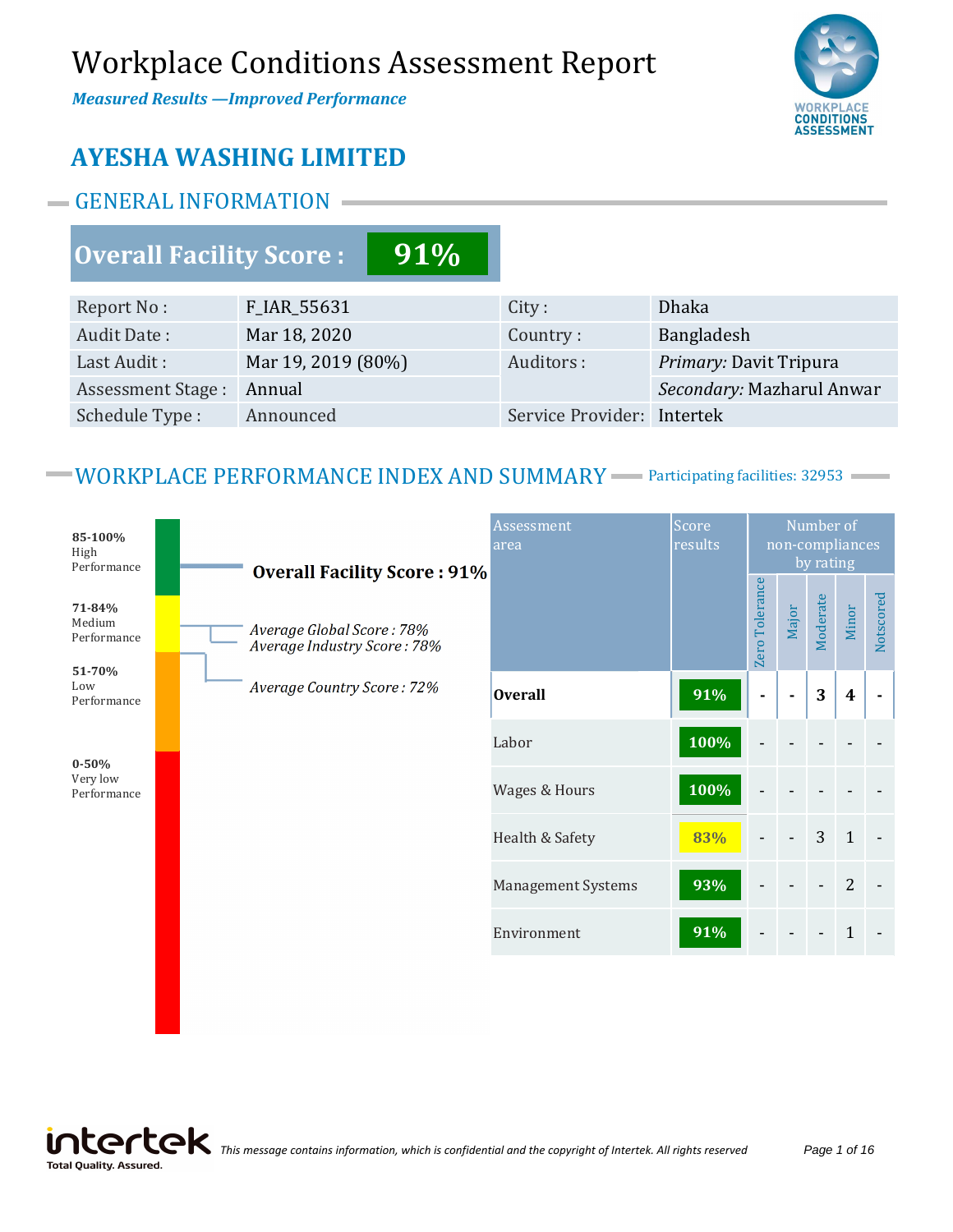# **CONDITIONS**<br>ASSESSMENT

# **A. FACILITY PROFILE** A1. FACILITY INFORMATION

| <b>Facility Name:</b>       | Ayesha Washing Limited                                                     | <b>Facility Legal Status:</b>                                        | Privately owned                                                                                                                                                         |  |
|-----------------------------|----------------------------------------------------------------------------|----------------------------------------------------------------------|-------------------------------------------------------------------------------------------------------------------------------------------------------------------------|--|
| <b>Facility Legal Name:</b> | Ayesha Washing Limited                                                     | <b>Year facility began</b>                                           | 2005                                                                                                                                                                    |  |
| <b>Audit Location:</b>      | Jamgara, P.O: Gazirchat Alia<br>Madrasha, Thana: Savar,<br>District: Dhaka |                                                                      | N <sub>o</sub>                                                                                                                                                          |  |
| City:                       | Dhaka                                                                      | Person responsible                                                   | Mr. Mansurul Haque, Senior                                                                                                                                              |  |
| Country:                    | <b>Bangladesh</b>                                                          | for overall social                                                   | General Manager<br>None                                                                                                                                                 |  |
| <b>Contact Name:</b>        | Mr. Mansurul Haque                                                         | compliance issues:                                                   |                                                                                                                                                                         |  |
| <b>Contact Title:</b>       | Senior General Manager,<br>Admin compliance &                              | Valid certificate<br>for social compliance<br>certification program: |                                                                                                                                                                         |  |
|                             | operation.                                                                 | <b>Vendor Name:</b>                                                  | NAFA APPARELS LTD                                                                                                                                                       |  |
| Industry:<br>Apparel        |                                                                            | Security systems in<br>place:                                        | Yes The premises security and<br>the guards are posted at<br>entrance and back side of the<br>premises. However all security<br>system have been controlled by<br>CCTV. |  |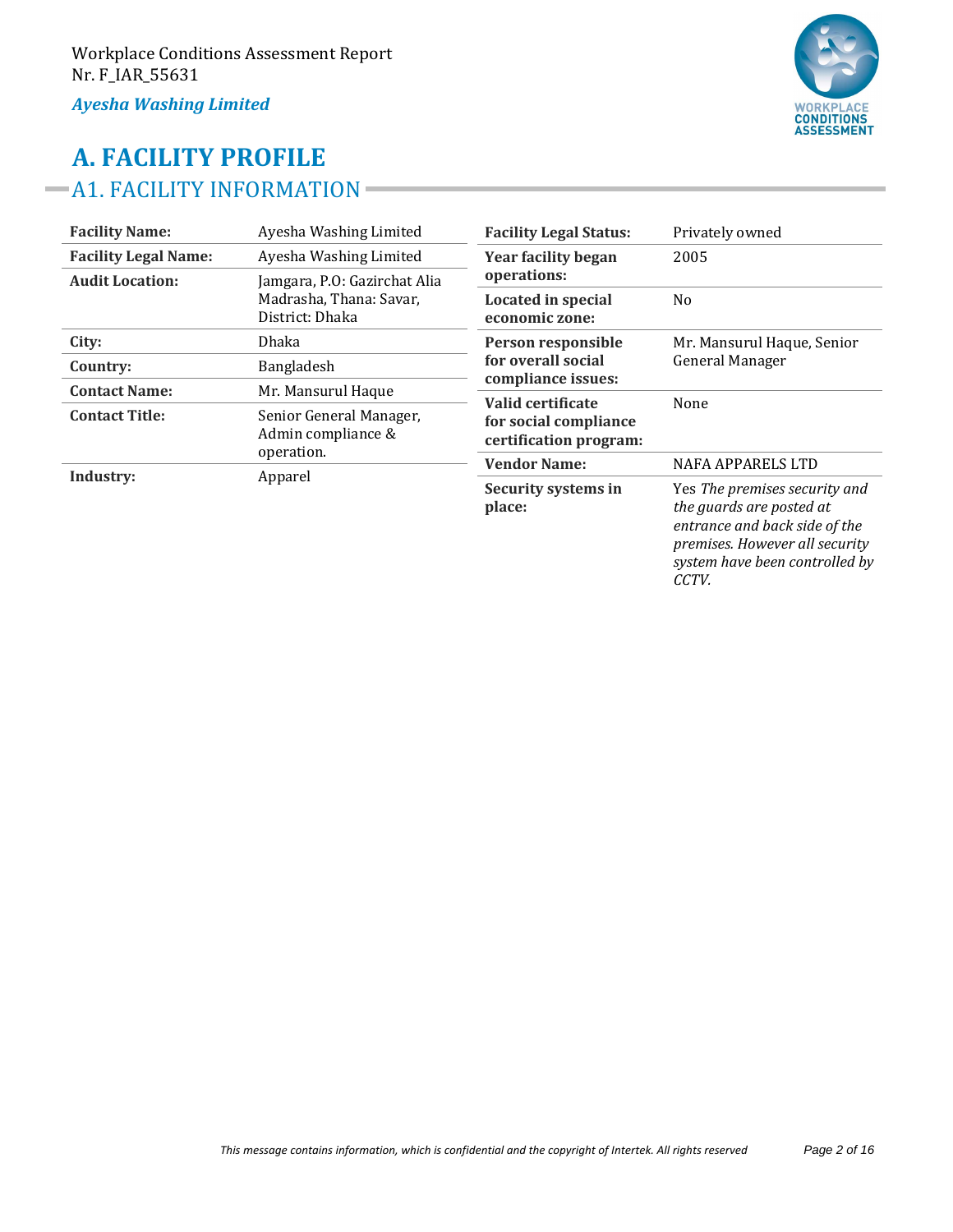Workplace Conditions Assessment Report Nr. F\_IAR\_55631

#### *Ayesha Washing Limited*



| <b>Building Description:</b>  | There are two facilities in the same premises of same owner and same management. The<br>name of those facilities is Ayesha Clothing Company Ltd and Ayesha Washing Limited.<br>The facility premise consists of three (05) buildings made of concrete and steel, 8 sheds made<br>of steel and (02) ETP. The facility description is as follows:<br>Building 1 (07 Storied):<br>Ground floor is used as Wet process (Washing section), Drier section, Quality Inspection, Sub<br>chemical store, lab room, Input Area, Conference room, Administration office receive and<br>delivery, Male toilet Area.<br>1st floor to 6th floor is used by Ayesha Clothing Limited;<br>Building 2: (07 Storied):<br>Ground floor: Fire pump room, Water reservoir, training room, reception room, fire control |
|-------------------------------|--------------------------------------------------------------------------------------------------------------------------------------------------------------------------------------------------------------------------------------------------------------------------------------------------------------------------------------------------------------------------------------------------------------------------------------------------------------------------------------------------------------------------------------------------------------------------------------------------------------------------------------------------------------------------------------------------------------------------------------------------------------------------------------------------|
|                               | room. 1st floor to 6th floor is used by Ayesha Clothing Limited;<br>Building 3: (07 Storied):<br>1st floor to 6th floor is used by Ayesha Clothing Limited. Dining room & canteen are<br>commonly used by Ayesha Clothing Company Ltd and Ayesha Washing Limited.<br>Building 4:<br>Utility Building (common facility): Boiler room, Generator room, RMS room, Compressor<br>room.<br>Building 5:<br>Chemical store building: Central Chemical store. Diesel room.<br>Shed-1: Cooling Water Tank. Male & female Toilet area.                                                                                                                                                                                                                                                                     |
|                               | Shed-2: Dry process, General store, Maintenance room, Maintenance Storeroom, Dies<br>Chemical store, Scrubbing area. Female Prayer area.<br>Shed-3: Drier Section, Quality inspection, PP spray room.<br>Shed-4: Junk store, Empty chemical Drum keeping area,<br>Shed-5: Old ETP area: Old ETP, Bleach mixing room.<br>Shed-6: New ETP Area: New ETP, LT room, Blower room, ETP Chemical storeroom, ETP Lab<br>room.<br>Shed 7: (Common Facility): Medical center, Childcare center, Doctors and patient room,<br>Drivers rest room.<br>Shed 8: Wastage area<br>Facility did not provide the dormitory facility to the employee.                                                                                                                                                                |
| <b>Special building type:</b> | NA                                                                                                                                                                                                                                                                                                                                                                                                                                                                                                                                                                                                                                                                                                                                                                                               |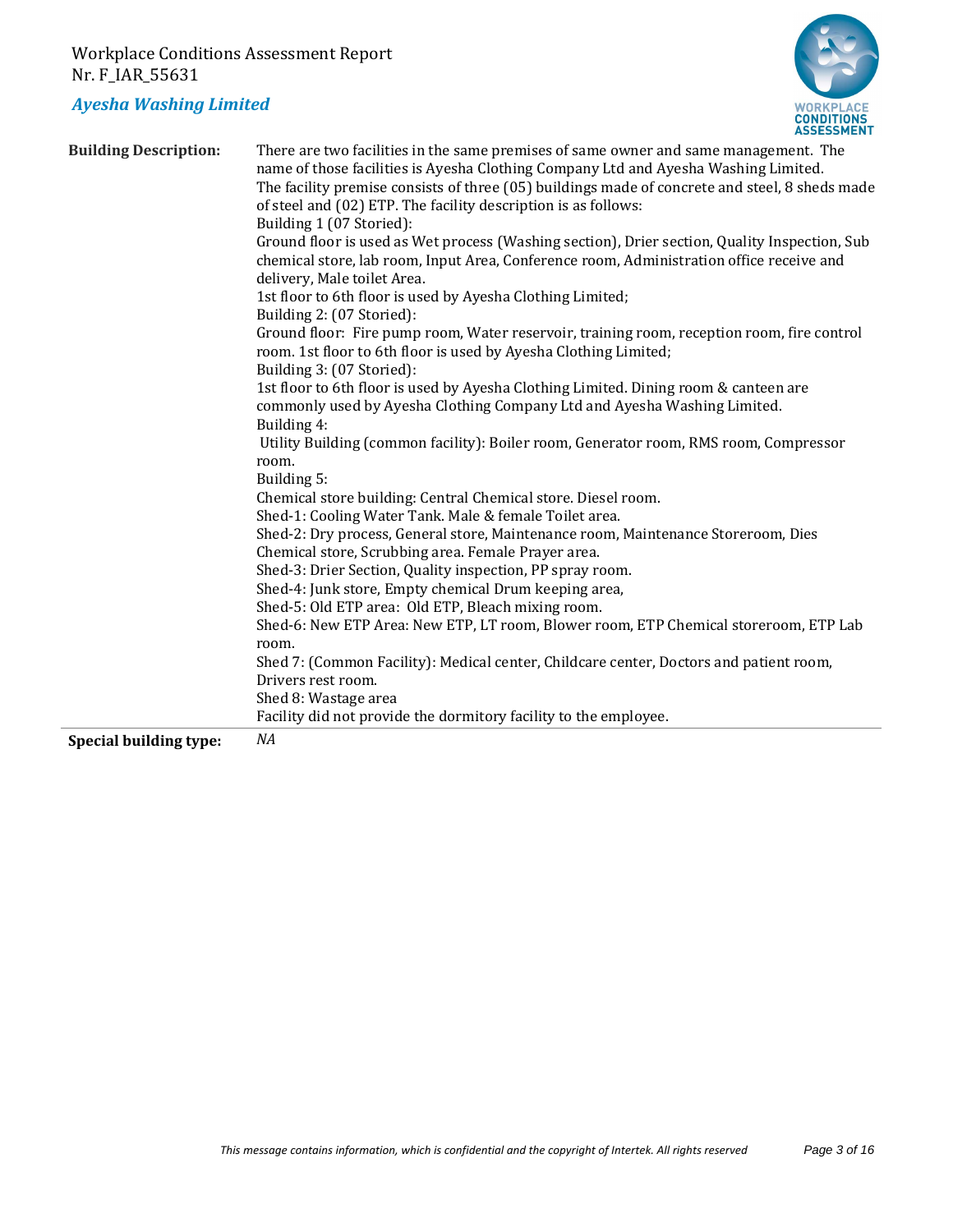

# A2. PRODUCTION INFORMATION

| Products manufactured/<br>Services provided:    | Garments Washing                                                                | <b>Time record</b><br>system(s) used: | Face detection system                                                                                                                          |
|-------------------------------------------------|---------------------------------------------------------------------------------|---------------------------------------|------------------------------------------------------------------------------------------------------------------------------------------------|
| <b>Production process/</b><br>Service elements: | Wash, Hydro, Dry, PP spray,<br>Hand scrub, Finishing.                           | <b>Chemicals or</b><br>hazardous      | Yes Cross Color USRN, Cross Color<br>HPJS, Predye Fx, Bilvitan PC, Csoft                                                                       |
| Production capacity a<br>week:                  | 500000 pieces                                                                   | materials<br>on-site:                 | MEM, Csoft CF, Crossden ABLC,<br>Zetasol-200, Rectrocell LT, Biogreen                                                                          |
| <b>Total number of</b><br>machines:             | 54 sets                                                                         |                                       | 300L, Resinol CT, Soda Ash, Caustic<br>Soda, Salt, Bleach, Hydrocool Sun,<br>Hypo, Potash, Texzyme 400L, Binder                                |
| Main machine types:                             | Washing machine, Hydro<br>machine, Dryer, Compressor,<br>Boiler, Generator etc. |                                       | BF, Cross Binder Cat, Biocare E55,<br>Super Shine Red, Acetic Acid,<br>Hydrogen Peroxide, Meta Enzyme                                          |
|                                                 |                                                                                 |                                       | RS-100, Super C-200, Anticreasing<br>Agent, Biopolish EC, Micro DTC,<br>Felosan RGN, Indosal E50, Ladipur<br>RSk, Imarol PCLF, Labeling Agent. |
|                                                 |                                                                                 | Current production/                   | Nο.                                                                                                                                            |

**Current production/ Services for client:**

**Shifts and Operating hours:** There were two working hour shifts which start from 8:30 am to 5:30 pm (General working Hour) and 08.30 pm to 5.30 am (A shift) with one-hour lunch break. However, during the day shift facility has lunch break which starts from lunch 1:00 pm to 2:00 pm. Night shift starts from 8.30 pm to 5.30 am and for this shift 01-hour break starts from 1.00 am to 2.00 am. The facility is open on Saturday to Thursday. Friday is weekly holiday.The facility is open on Saturday to Thursday. Friday is weekly holiday.

# A3. EMPLOYEE INFORMATION

| Range of total number of<br>employees at the facility: | 101-500 employees                                                     |
|--------------------------------------------------------|-----------------------------------------------------------------------|
| Union name:                                            | None                                                                  |
| <b>Employs juvenile</b><br>workers:                    | None                                                                  |
| Hires through<br>employment agent:                     | NA Facility did not hire any<br>employee through<br>employment agent. |
| Employee nationalities/<br>provinces:                  | All are Bangladeshi.                                                  |

| <b>Female Employees:</b>                                 | 14                                                                |
|----------------------------------------------------------|-------------------------------------------------------------------|
| <b>Male Employees:</b>                                   | 381                                                               |
| <b>Mgmt Employees:</b>                                   | 58                                                                |
| <b>Production (Non-</b><br><b>Management) Employees:</b> | 337                                                               |
| Local Employees:                                         | 395                                                               |
| <b>Foreign/Migrant Employees:</b>                        | 0                                                                 |
| Languages spoken in the<br>facility:                     | Bengali as local language<br>and English as official<br>language. |
| <b>Management and employees</b><br>speak same language : | Yes                                                               |

# A4. SUBCONTRACTOR INFORMATION

No subcontractor information given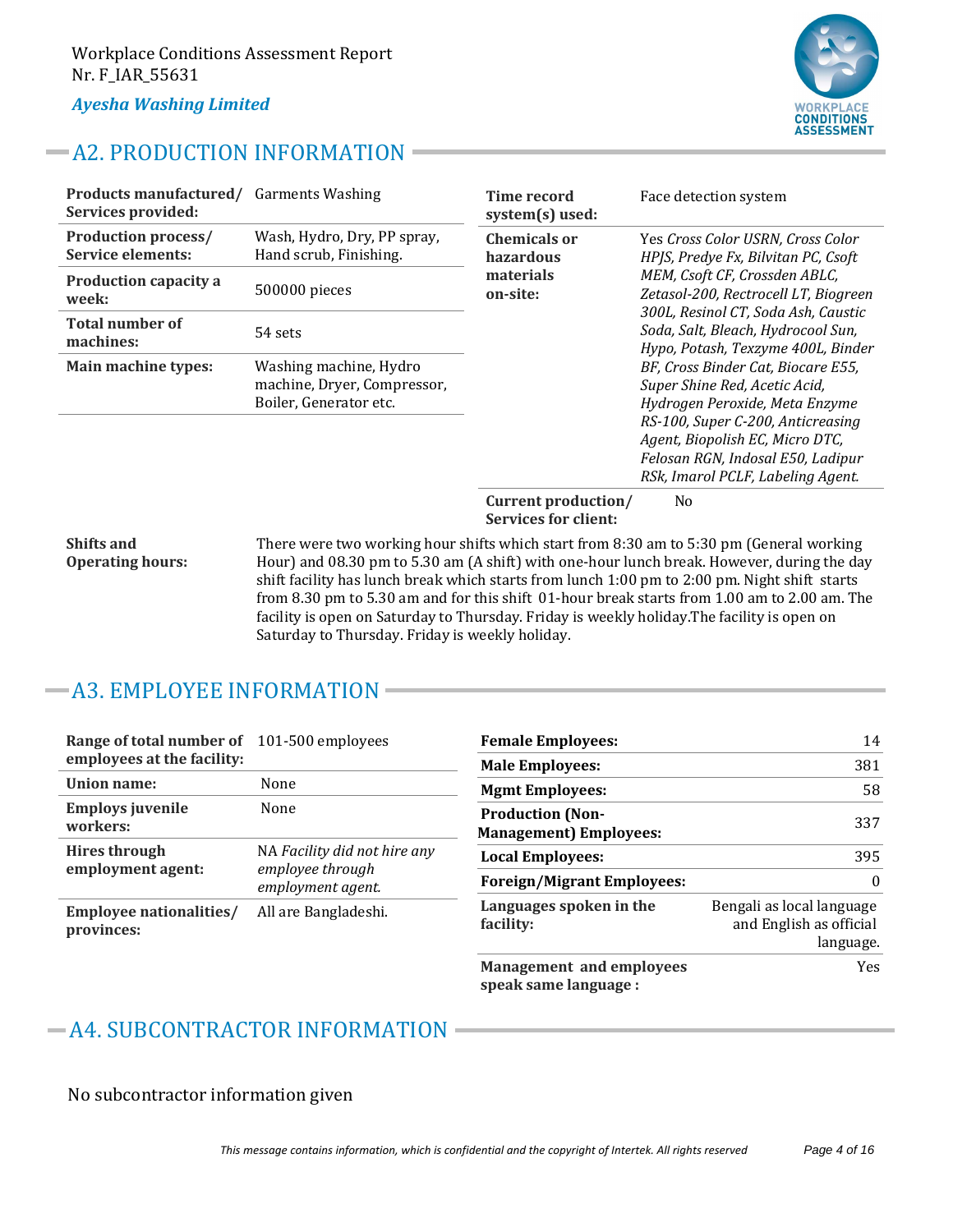

## A5. GENERAL INFORMATION

The facility management showed a positive attitude to this audit. Facility management was highly cooperative and agreed with the issues raised during the audit. During the facility tour it was also observed that the employees were also positive towards their workplace and seemed happy with the working conditions of this facility.. The facility does not use subcontracting to any of their production processes. Note that there was another sister concern facility in the same facility premise (Ayesha Clothing Company Limited). The facility provides attendance bonus (BDT 600) to all the worker level employees as best practice. Also, the facility has a practice to arrange annual picnic as a recreation activity.

#### **Emergency Preparedness Summary**

Based on facility tour, documents review and management interview, overall emergency preparedness of the facility found below:

1.There are 04 exits in facility production floors.

2.Facility installed fire exit sign in each exit of a floor. Rooftops one portion found (50%) vacant which meet the legal requirement.

3.At the time of facility visit all the doors were found open. IPS supported battery backup light were found in each exit point, stair and production floor.

4.Evacuation plan, emergency numbers were found posted in facility production floor and security post area. As per facility management representative comments, underground water capacity is 350000 liters for firefighting. 5.Fire alarm switch were found beside the exit of each floor. Assembly point was found besides the building.

6. Facility has 04 electricians who inspected the electrical wiring, DB board, bus bar on monthly basis.

7.Facility has fire hydrant systems.

8.Facility has 160 trained fire fighters who are trained by the Fire Service and Civil Defense.

9. Facility has sufficient firefighting equipment as bellow- ABC fire extinguishers, Co2, Foam Smoke detector, Heat detector, Fire alarm, Hose pipe, Exit sign, Emergency light, Blanket, Gas mask, Gloves pair, Fire hook, Lock cutter, Stretcher etc.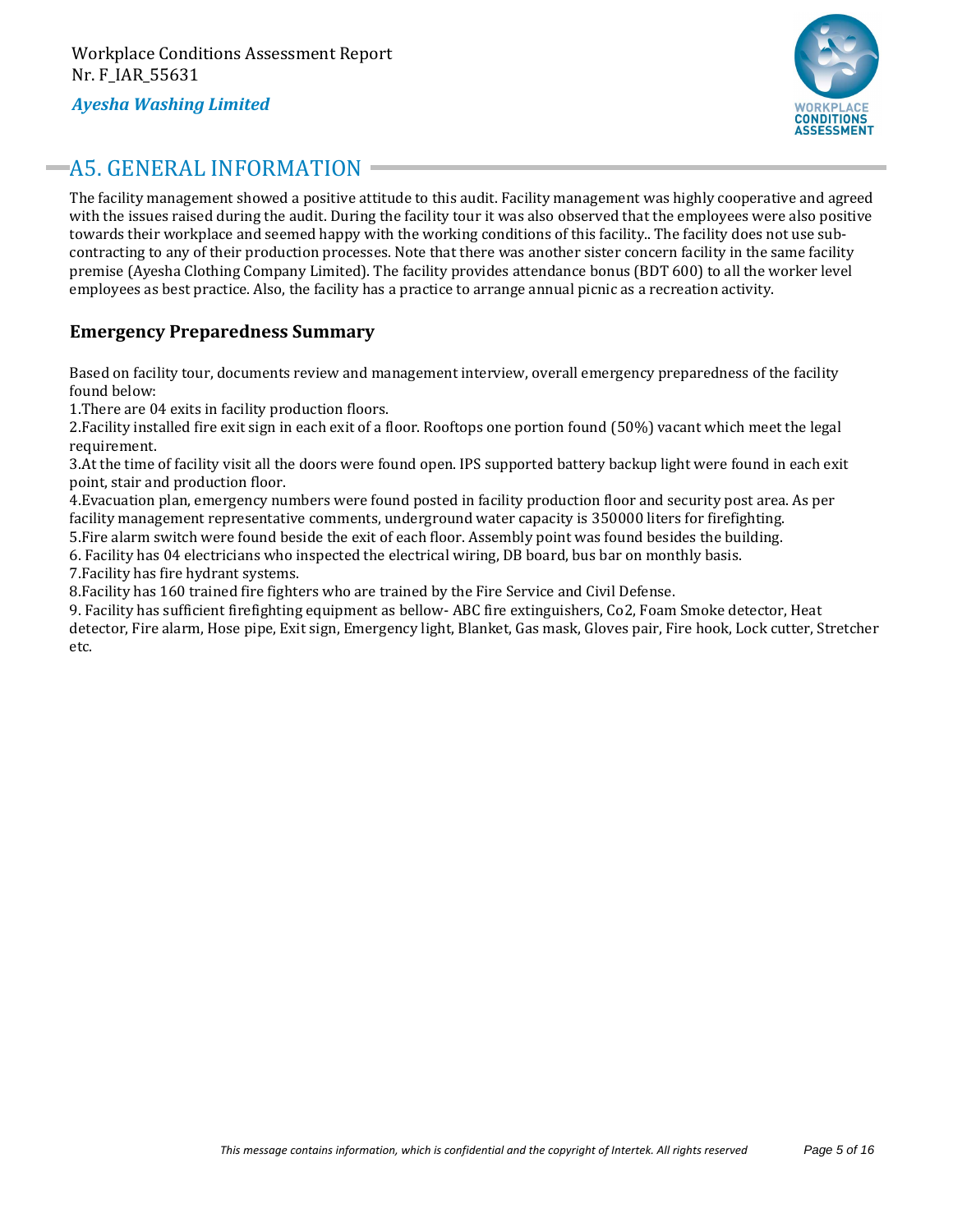# A6. AUDIT PROCESS

## *Audit pay period provided for review*

| <b>Records</b>                  | From             | To         |
|---------------------------------|------------------|------------|
| 12 Months Payroll               | $01 - 03 - 2019$ | 29-02-2020 |
| 12 Months Attendance 01-03-2019 |                  | 29-02-2020 |
| Concial Commonts                | Not applicable   |            |

**Special Comments** Not applicable

## *Payroll and attendance records sampling*

## *Employee interview sampling*

| Individual        | 20 employees          |
|-------------------|-----------------------|
| Group             | 2 groups of 5 members |
| Total interviewed | 30 employees          |

| Period         | From             | Tо         | <b>Peak Season</b> | <b>Records Reviewed</b> |
|----------------|------------------|------------|--------------------|-------------------------|
| Current Period | $01 - 02 - 2020$ | 29-02-2020 | No                 | 20                      |
| Period 1       | 01-11-2019       | 30-11-2019 | No.                | 05                      |
| Period 2       | $01 - 05 - 2019$ | 31-05-2019 | No                 | 05                      |
| <b>Total</b>   |                  |            |                    | 30                      |

#### *Other records reviewed*

| Personnel records          | Machine maintenance records    |
|----------------------------|--------------------------------|
| Security log book          | Production records             |
| Non-Production records     | <b>Employment contracts</b>    |
| Legal Permits              | Social insurance documentation |
| Employee leave register    | Infirmary logs                 |
| Health examination records |                                |
| Other: All policy          |                                |

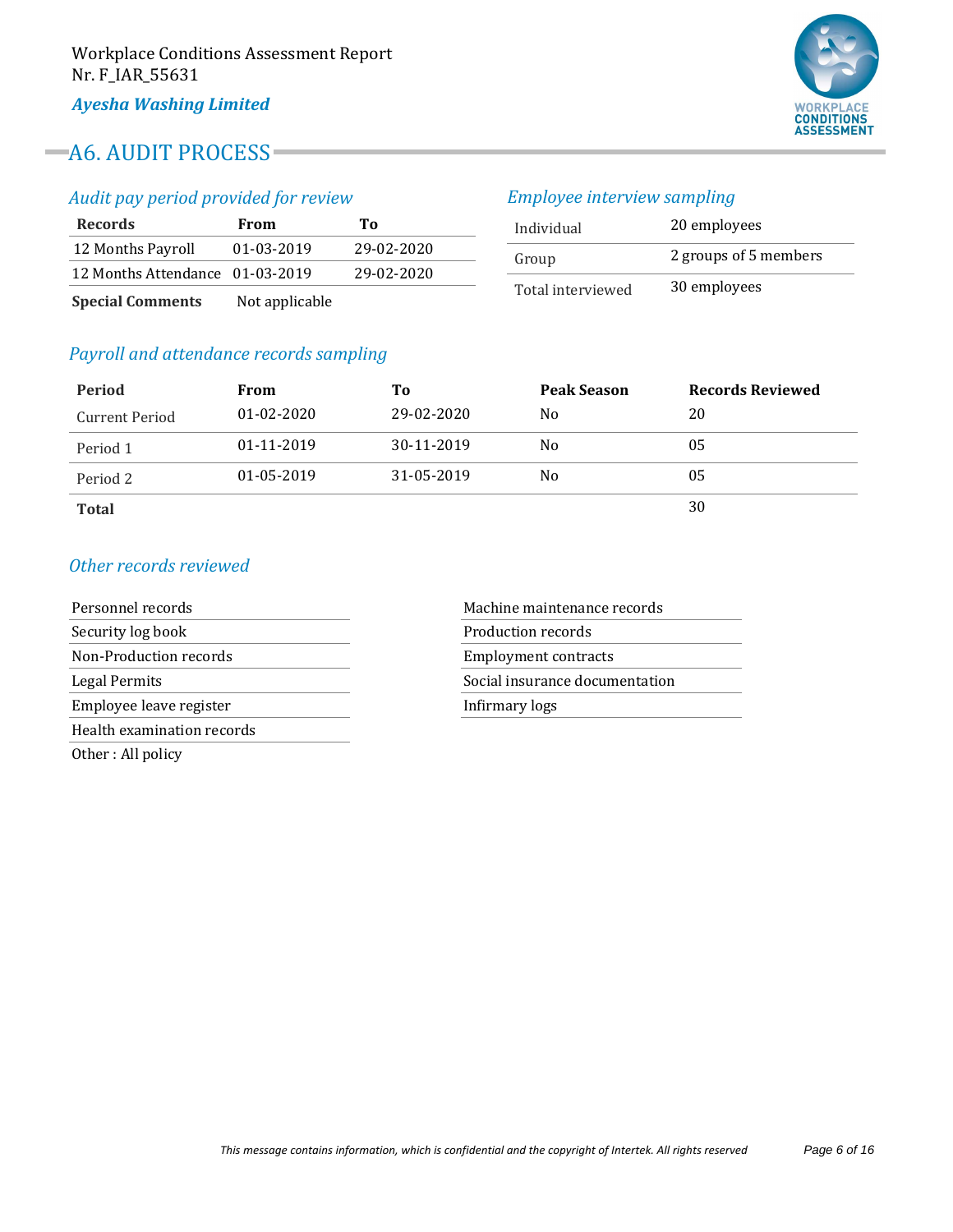

# **B. KEY PERFORMANCE METRICS**

## $-B1.$  COMPARISON BENCHMARK -

#### *Current performance ȄGlobal average, Bangladesh average, Apparel average*



# B2. PERFORMANCE TREND ANALYSIS

| <b>Section Name</b>       | Current<br>$(18-Mar-2020)$ | Last<br>$(19 \text{-} \text{Mar} - 2019)$ | First<br>$(08$ -Jan-2017) | <b>Change</b><br>(Current-Last) | Change<br>(Current-First) |
|---------------------------|----------------------------|-------------------------------------------|---------------------------|---------------------------------|---------------------------|
| Labor                     | 100                        | 100                                       | 96                        | $0\%$                           | $4\%$                     |
| Wages & Hours             | 100                        | 100                                       | 95                        | $0\%$                           | $5\%$                     |
| Health & Safety           | 83                         | 63                                        | 73                        | 31 %                            | 13 %                      |
| <b>Management Systems</b> | 93                         | 90                                        | 73                        | 3 %<br>- 4                      | 27 %                      |
| Environment               | 91                         | 100                                       | 58                        | $-9\%$                          | 56 %                      |
| <b>Overall Score</b>      | 91                         | 80                                        | 79                        | $13\%$                          | $15\%$                    |
| Advancers                 | Decliner<br>Constant       |                                           |                           |                                 |                           |

#### **PERFORMANCE RATING**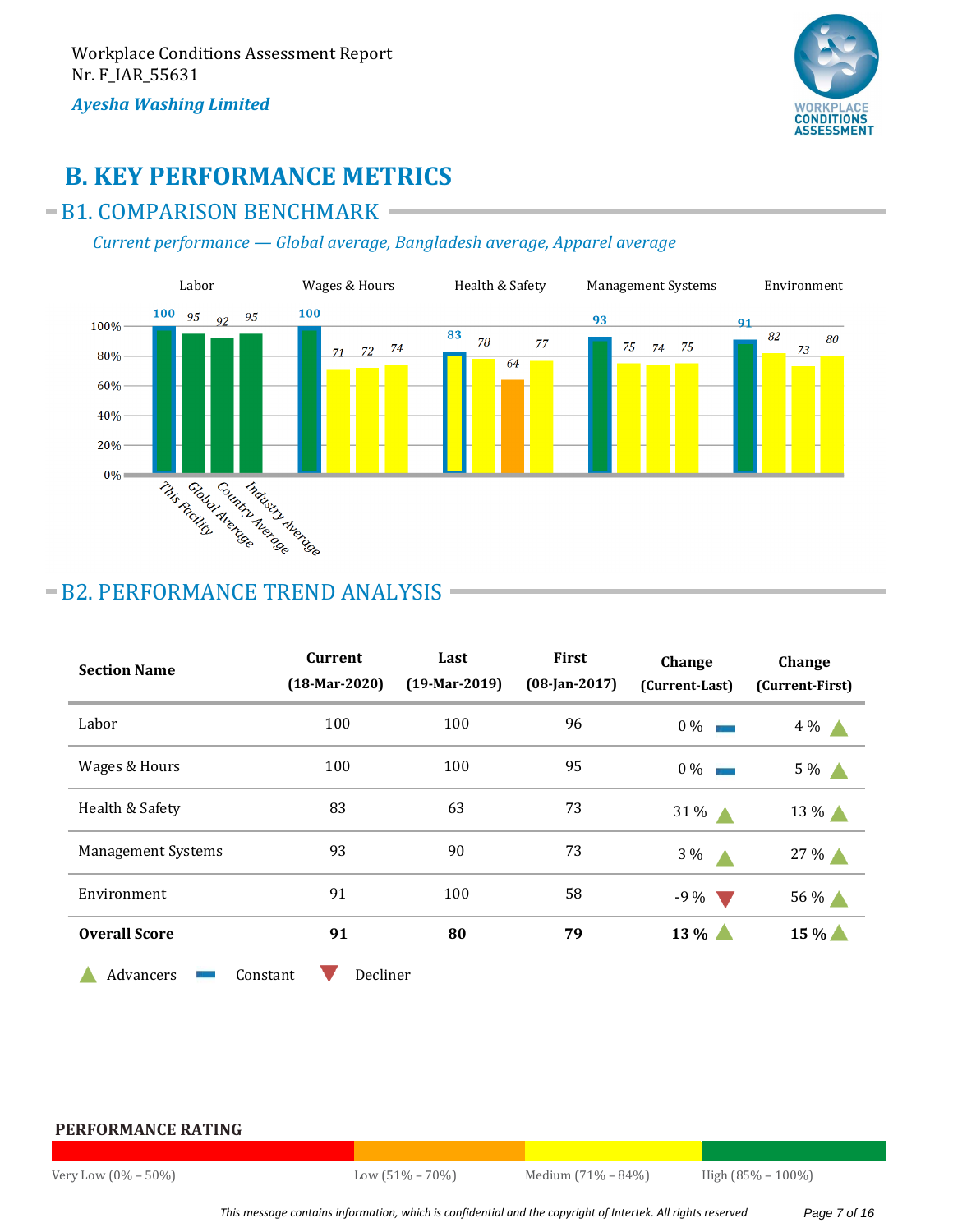

## B3. WORKING HOURS AND WAGES





#### **Average wages paid in local currency (B D T (Bangladeshi Taka))**

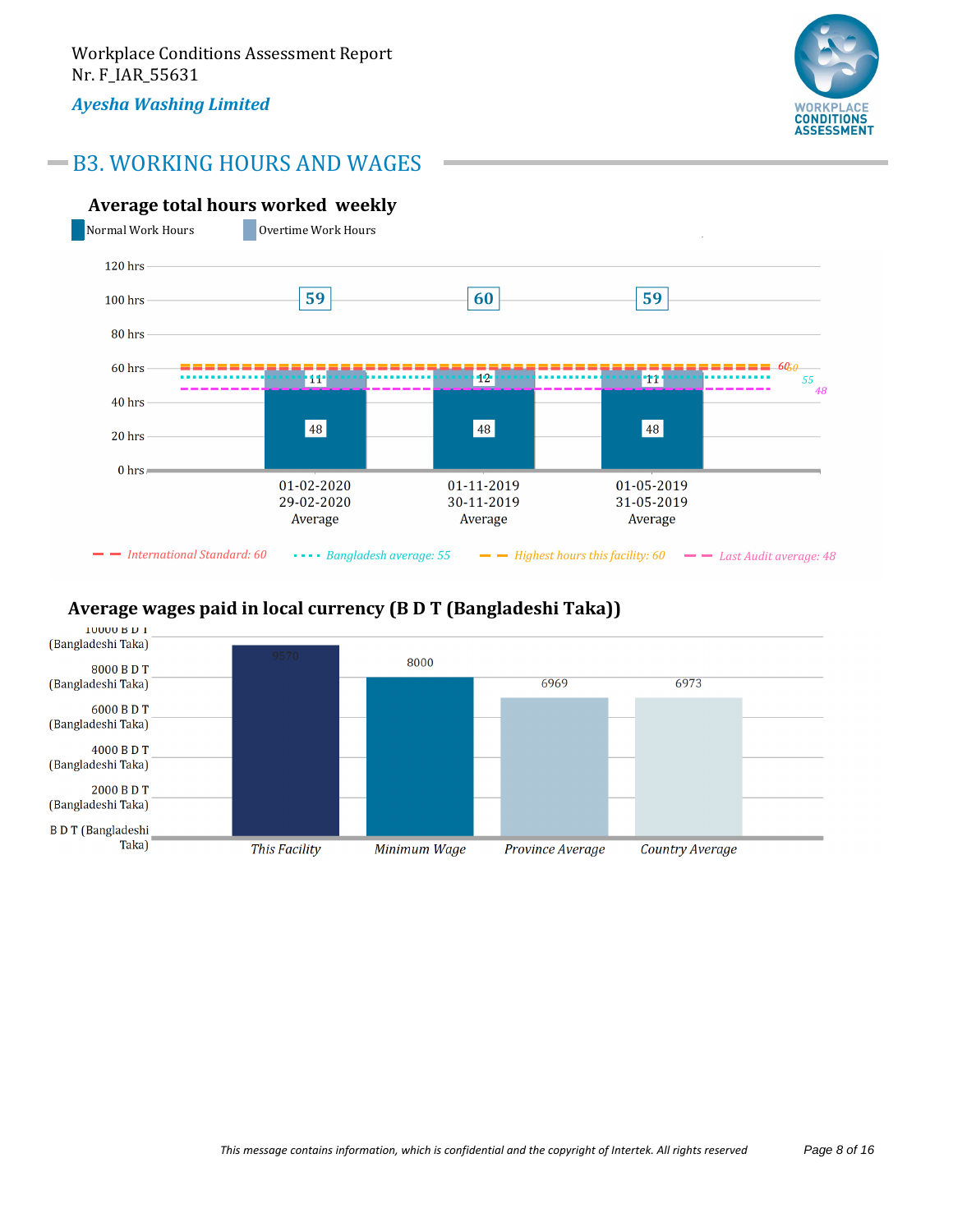

**Special wage circumstances:** As per Bangladesh minimum wages gazette 2019, January 24, 2019

|                                 | Grade-1<br>Pattern Master: Basic salary- Tk. 10938, House rent- Tk. 5469, Medical- Tk. 600, Conveyance<br>allowance 350, food allowance 900 Total- Tk. 18257.00<br>Grade-2<br>Mechanic/Electrician: Basic salary-Tk. 9044, House rent-Tk.4522, Medical-Tk. 600, Conveyance<br>allowance 350, food allowance 900, Total-Tk.15416.00                                                                                                                                                                                                                                                                                              |
|---------------------------------|---------------------------------------------------------------------------------------------------------------------------------------------------------------------------------------------------------------------------------------------------------------------------------------------------------------------------------------------------------------------------------------------------------------------------------------------------------------------------------------------------------------------------------------------------------------------------------------------------------------------------------|
|                                 | Grade-3<br>Sample Machinist, senior operator, junior mechanic/electrician: Basic salary- Tk. 5330, House rent-<br>Tk.2665, Medical-Tk. 600, Conveyance allowance 350, food allowance 900, Total-Tk.9845<br>Grade-4<br>Sewing machine operator, General mechanic/electrician: Basic salary-Tk. 4998, House rent-Tk.                                                                                                                                                                                                                                                                                                              |
|                                 | 2499, Medical- Tk. 600, Conveyance allowance 350, food allowance 900, Total- Tk.9347.00<br>Grade-5<br>Junior Sewing machine operator, Junior Quality inspector, Assistant mechanic/electrician: Basic<br>salary-Tk. 4683, House rent-Tk.2342, Medical-Tk. 600, Conveyance allowance 350, food allowance                                                                                                                                                                                                                                                                                                                         |
|                                 | 900, Total-Tk.8875.00<br>Grade-6<br>General sewing machine operator, general quality inspector: Basic salary- Tk. 4380, House rent-<br>Tk.2190, Medical- Tk. 600, Conveyance allowance 350, food allowance 900, Total-Tk.8420.00<br>Grade-7                                                                                                                                                                                                                                                                                                                                                                                     |
| <b>Wages and hours summary:</b> | Assistant sewing machine operator: Basic Salary-Tk.4100, House rent-Tk.2050, Medical-Tk. 600,<br>Conveyance allowance 350, food allowance 900, Total-Tk.8000.00<br>Based on employee's timecard, salary sheet review and employees & management interview, it was<br>noted that:                                                                                                                                                                                                                                                                                                                                                |
|                                 | 1. There were two working hour shifts which start from 8:30 am to 5:30 pm (General working Hour)<br>and 08.30 pm to 5.30 am (A shift) with one-hour lunch break. However, during the day shift facility<br>has lunch break which starts from lunch 1:00 pm to 2:00 pm. Night shift starts from 8.30 pm to 5.30<br>am and for this shift 01-hour break starts from 1.00 am to 2.00 am. The facility is open on Saturday to<br>Thursday. Friday is weekly holiday.<br>2. The facility remains open Saturday to Thursday and Friday is weekly holiday for all employees.<br>3. Employee's wages are calculated on a monthly basis. |
|                                 | 4. All employees are fixed rated employees.<br>5. Face detection is used for time recording system.<br>6. Facility provides festival bonus to employees.<br>7. Facility provides maternity benefits to employees as per law who are entitled for maternity<br>benefits.<br>8. Facility is providing yearly increment as per gazette and group insurance was found updated.<br>9. All employees are provided pay slip in local languages.<br>10. Facility provides pay slip to all employees during monthly payment and paid by Bank. Last month<br>salary was paid on 05 March 2020 for the month of February 2020.             |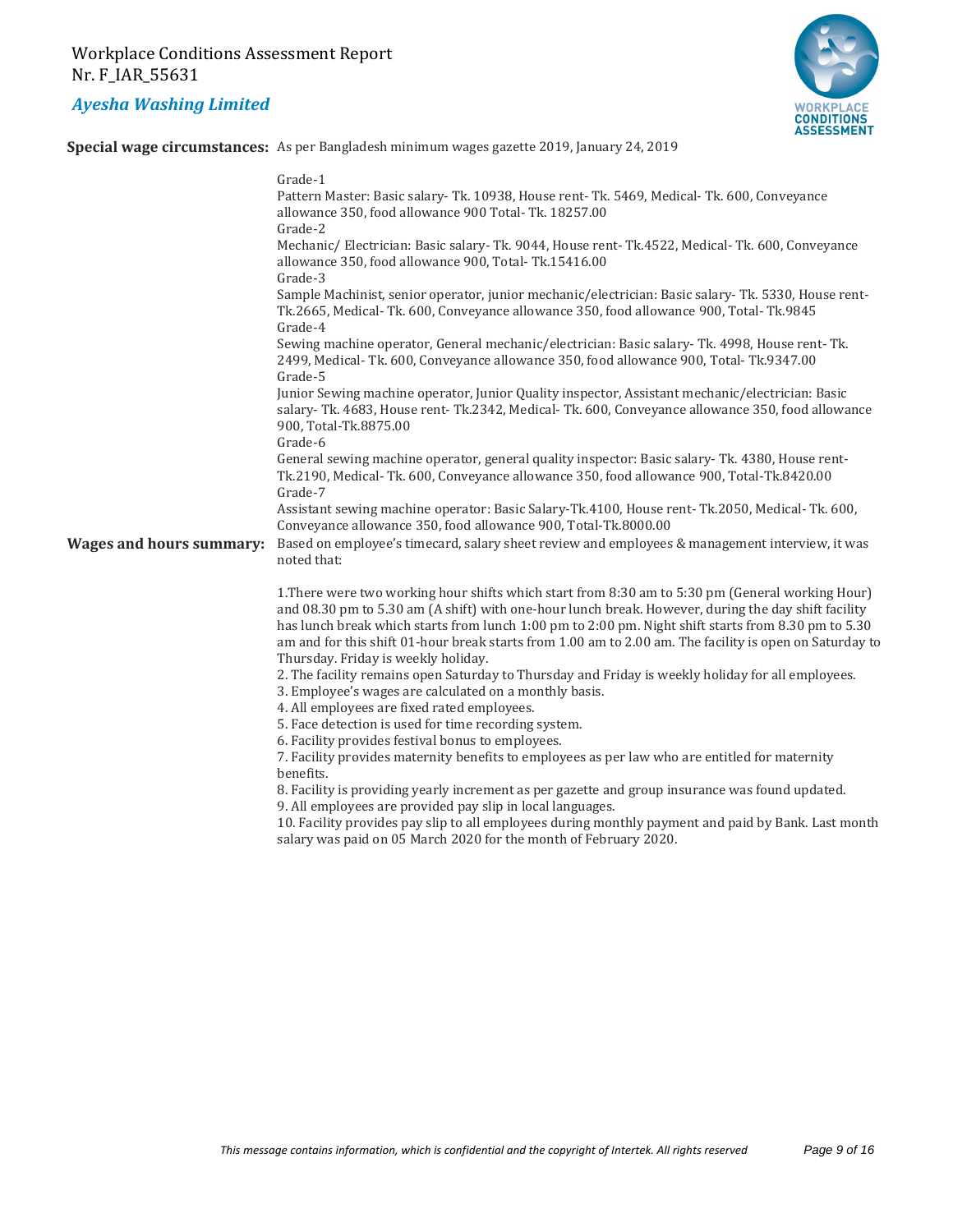

# **C. PERFORMANCE DETAILS Current (18-Mar-2020) Last (19-Mar-2019)**



# C2. Wages & Hours **100%**



#### **PERFORMANCE RATING**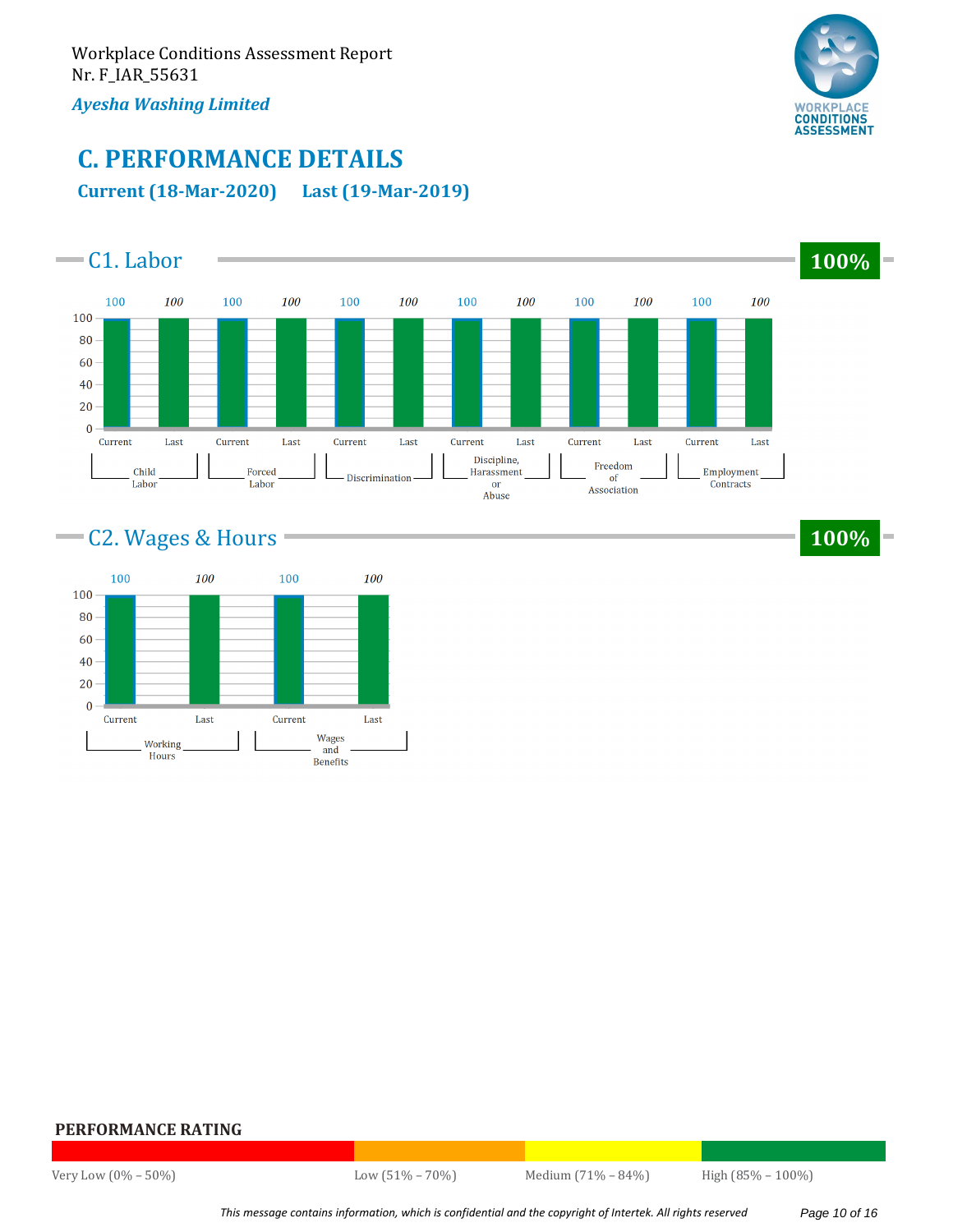

C3. Health & Safety **83%**

Î.



#### *Sub Section:* **Emergency Preparedness**

| <b>Status</b>   | <b>Findings</b>                                                                                                                                                                                                                                                                                                                                                                                                                                                                                                                                                                                                                                                                                                                                                                                                                                                                                                                                                                                                                                                                                                                            | % Global freq of<br>compliance |
|-----------------|--------------------------------------------------------------------------------------------------------------------------------------------------------------------------------------------------------------------------------------------------------------------------------------------------------------------------------------------------------------------------------------------------------------------------------------------------------------------------------------------------------------------------------------------------------------------------------------------------------------------------------------------------------------------------------------------------------------------------------------------------------------------------------------------------------------------------------------------------------------------------------------------------------------------------------------------------------------------------------------------------------------------------------------------------------------------------------------------------------------------------------------------|--------------------------------|
| <b>Moderate</b> | <b>180.02</b> : Smoke detector is not properly installed throughtout the facility and/or not<br>regularly maintained.                                                                                                                                                                                                                                                                                                                                                                                                                                                                                                                                                                                                                                                                                                                                                                                                                                                                                                                                                                                                                      | 81%                            |
|                 | <b>Auditor's comment</b> Based on facility visit it was noted that facility did not install automated smoke<br>detection system in wastage area located at shed 8. However, installation of automated smoke<br>detection system is in progress and manual smoke detection system has been installed in the area.<br>Bangladesh National Building Code 2006, Chapter 4, 4.4. Bangladesh National Building Code<br>2006, Part:4, Section D 17.1, 5.8.2<br>The installation of automatic fire and smoke detection system shall be a necessity when the size,<br>arrangement and occupancy of a building become such that a fire itself can not provide adequate<br>warning to its occupants. All buildings with a height of more than 20 m shall be equipped with<br>manually operated electrical fire alarm system and automatic fire alarm system. a) Area up to 750<br>square meters shall be installed with automatic fire alarm system along with portable fire<br>extinguishers. b) Area above 750 square meters shall be fitted with automatic sprinkler and/or<br>automatic fire alarm system along with portable fire extinguishers. |                                |
| Corrected       | <b>192.00</b> : Previous Non-Compliance: There are no and/or missing evacuation plans posted<br>throughout the facility<br><b>Auditor's comment</b> Based on Facility tour it was found that facility posted Evacuation plan.                                                                                                                                                                                                                                                                                                                                                                                                                                                                                                                                                                                                                                                                                                                                                                                                                                                                                                              | 86%                            |
| • Corrected     | <b>194.00</b> : Previous Non-Compliance: There is no and/or missing emergency lighting<br>throughout all the emergency exits and routes<br>Auditor's comment Based on Facility tour it was found that sufficient emergency light was found.                                                                                                                                                                                                                                                                                                                                                                                                                                                                                                                                                                                                                                                                                                                                                                                                                                                                                                | 86%                            |

#### *Sub Section:* **Occupational Injury**

| <b>Status</b> | <b>Findings</b>                                                                                                                                                                                                                  | <b>% Global freq of</b><br>compliance |
|---------------|----------------------------------------------------------------------------------------------------------------------------------------------------------------------------------------------------------------------------------|---------------------------------------|
| Moderate      | 207.00 : Eyewash/shower stations with continuous water flow are not provided at<br>relevant hazardous chemical areas                                                                                                             | 83%                                   |
|               | <b>Auditor's comment</b> Based on facility visit it was noted that, randomly check 2 out of 3 eye wash<br>station found with low water pressure in wet process area and chemical store located at ground<br>floor of building 1. |                                       |

#### **PERFORMANCE RATING**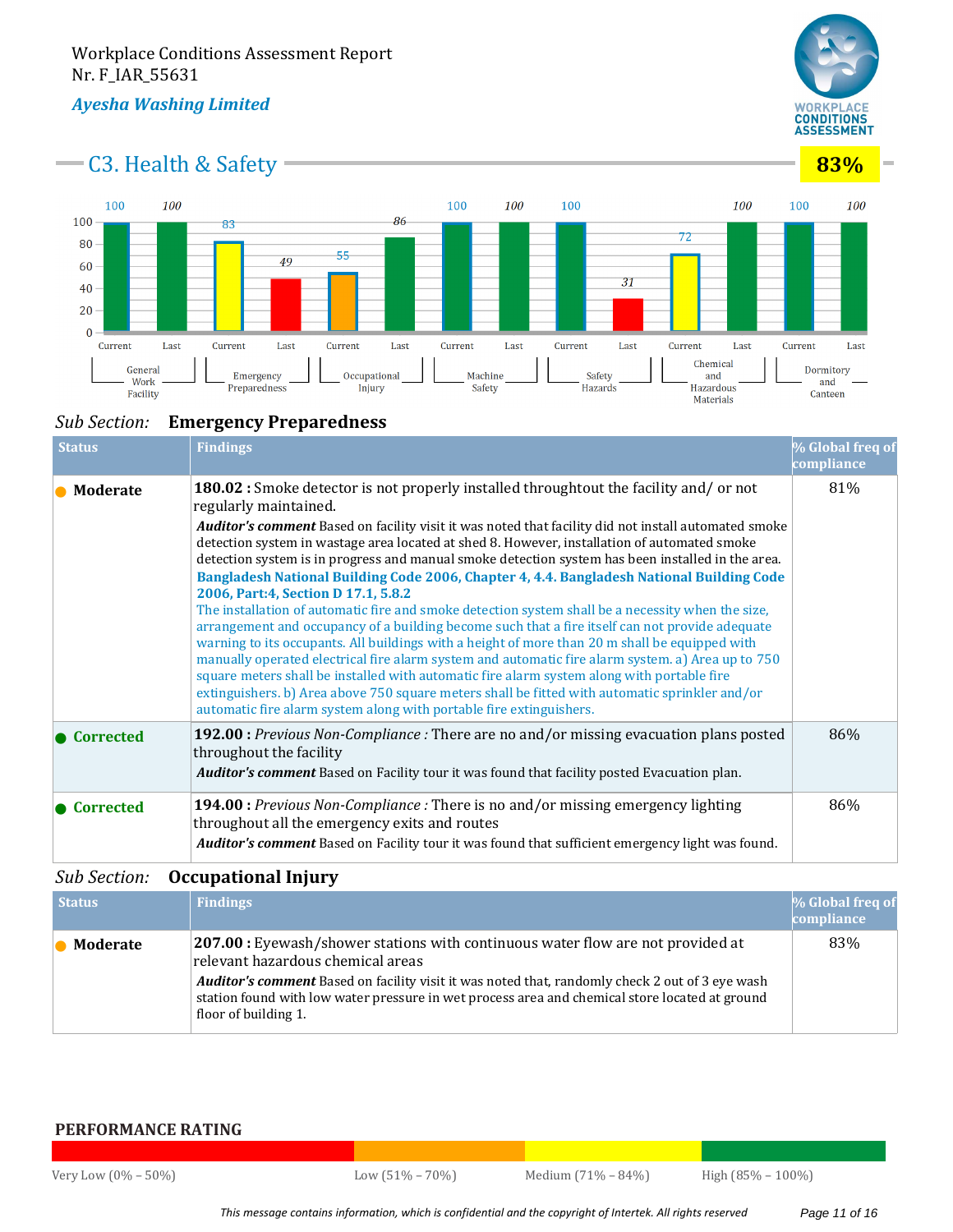

#### *Sub Section:* **Occupational Injury**

| <b>Status</b> | <b>Findings</b>                                                                                                                                                                                                                                                                                                                                                                                                                                                                                                                                                                                                                                                                                                                                                                                                                                                                                                                                                                                                                                                                                                                                                                                                                                                                                                                                                                                                                                                                                                                                                                                             | % Global freq of<br>compliance |
|---------------|-------------------------------------------------------------------------------------------------------------------------------------------------------------------------------------------------------------------------------------------------------------------------------------------------------------------------------------------------------------------------------------------------------------------------------------------------------------------------------------------------------------------------------------------------------------------------------------------------------------------------------------------------------------------------------------------------------------------------------------------------------------------------------------------------------------------------------------------------------------------------------------------------------------------------------------------------------------------------------------------------------------------------------------------------------------------------------------------------------------------------------------------------------------------------------------------------------------------------------------------------------------------------------------------------------------------------------------------------------------------------------------------------------------------------------------------------------------------------------------------------------------------------------------------------------------------------------------------------------------|--------------------------------|
| <b>Minor</b>  | <b>210.00</b> : The facility does not have a process in place to provide medical treatment for<br>injured or ill employees<br>Auditor's comment Based on document review (appointment letter of doctors and nurse) and<br>management interview it was noted that faciltiy did not appoint any medical personal for night<br>shift (around 135 employees work in the night shift). However, a medical assistant stay till 10 pm.<br>Note that the facility had 2 registered doctors, 2 medical assistant and 1 nurse for the day shift.<br>Bangladesh Labour Law, Chapter VIII, Welfare Provision, Section 89 (5) Labor Rules 2015,<br>Section 77(4)<br>In every establishment wherein three hundred or more workers are ordinarily employed, there<br>shall be provided and maintained a sick room with dispensary of the prescribed size, containing<br>the prescribed equipment or similar facilities, in the charge of such medical and nursing staff as<br>may be prescribed. (1) At least one registered Physician shall be in each Treatment Unit of the<br>institute or factory with the facility of dispensary. Additionally, at least one trained compounder or<br>medical assistant, nurse and subordinate employee shall be employed for helping him/her,<br>provided that at least two registered Physicians shall be recruited in case of an institute where<br>more than three thousand employees/workers work and necessary number of medical assistant<br>and nurse shall be recruited for helping the Doctors. Details of medical facilities are mentioned in<br>77 and 78 (Health center) | 96%                            |

#### *Sub Section:* **Safety Hazards**

| <b>Status</b>       | <b>Findings</b>                                                                                                                                                                                                                                                                                                                                                                                                          | % Global freq of<br>compliance |
|---------------------|--------------------------------------------------------------------------------------------------------------------------------------------------------------------------------------------------------------------------------------------------------------------------------------------------------------------------------------------------------------------------------------------------------------------------|--------------------------------|
| • Corrected         | 235.00 : Previous Non-Compliance : Not all special equipment operators (forklift, cargo<br>lift, boiler operator, electrician, hot work e.g. boring and welding, confined space work,<br>energy isolation, line opening etc) are licensed where applicable<br>Auditor's comment Based on documents review and management interview it was noted that 04<br>out of 04 electricians were certified from concern authority. | 80%                            |
| $\bullet$ Corrected | 238.00 : Previous Non-Compliance : Cylindrical canister(s) are not stored in a ventilated<br>area and/or in a safe manner (upright and secured against fall)<br><b>Auditor's comment</b> Based on facility tour it was found that no portable cylinder stored in<br>ventilation area.                                                                                                                                    | 96%                            |
| $\bullet$ Corrected | 240.00: Previous Non-Compliance: The facility (including construction projects) does<br>not have all of the building permits and/or fire safety permits as per the legal<br>requirements<br><b>Auditor's comment</b> Based on facility tour, layout approval & construction approval plan review<br>and it was noted that utility and ETP building included in approved building plan.                                   | 74%                            |

#### **PERFORMANCE RATING**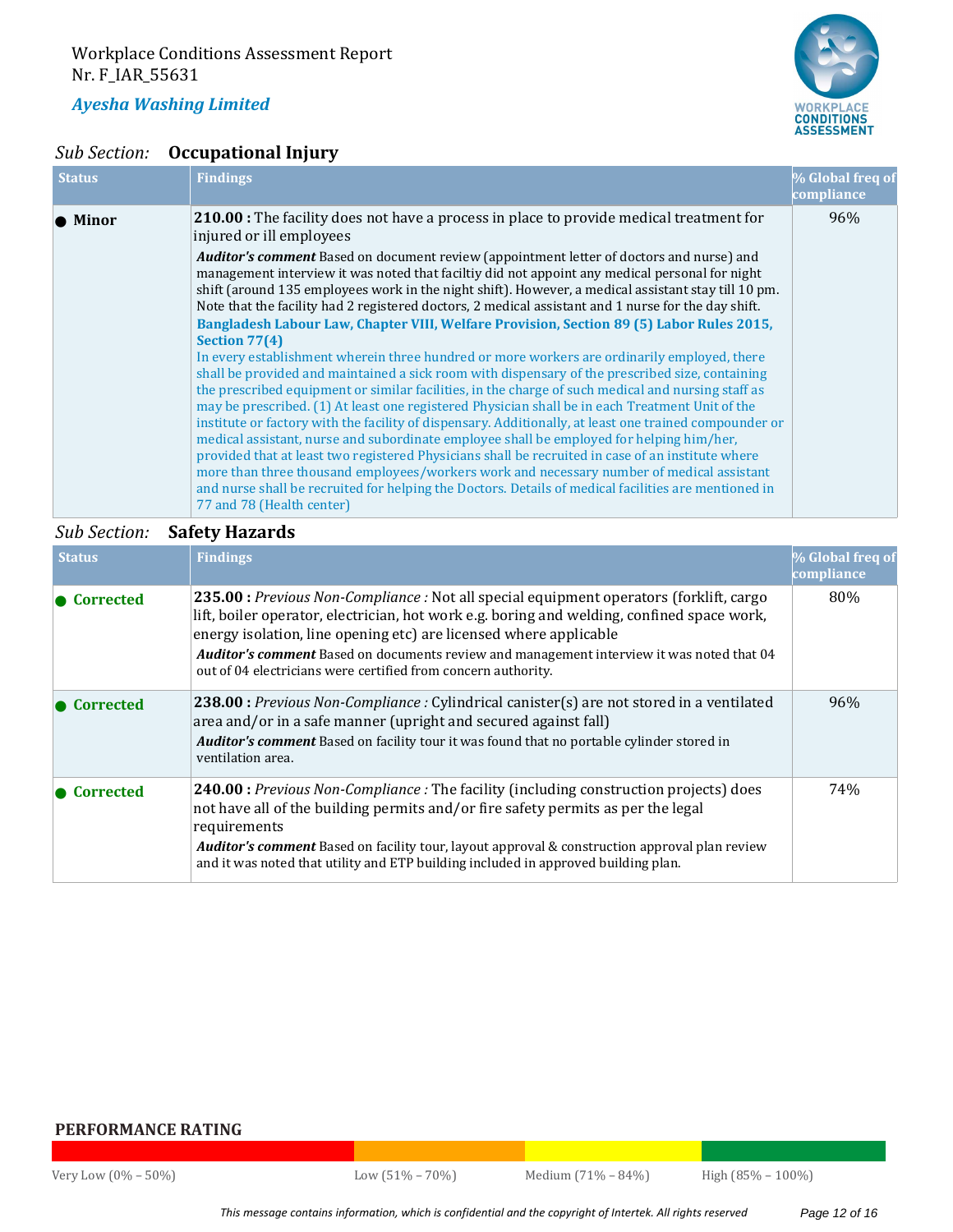

#### *Sub Section:* **Chemical and Hazardous Materials**

| <b>Status</b>                                                               | <b>Findings</b>                                                                                                                                                                                                                                                                                                                                                                                                                                                                                                                                                                                                                                                                                                                                                                                                                                                                                                                                                                                                                                                      | $\%$ Global freq of<br>compliance |
|-----------------------------------------------------------------------------|----------------------------------------------------------------------------------------------------------------------------------------------------------------------------------------------------------------------------------------------------------------------------------------------------------------------------------------------------------------------------------------------------------------------------------------------------------------------------------------------------------------------------------------------------------------------------------------------------------------------------------------------------------------------------------------------------------------------------------------------------------------------------------------------------------------------------------------------------------------------------------------------------------------------------------------------------------------------------------------------------------------------------------------------------------------------|-----------------------------------|
| <b>Moderate</b>                                                             | 256.00 : The facility does not monitor the employees to ensure the personal protective<br>equipment (PPE) for control of exposure to chemical and hazardous materials is used<br>correctly<br><b>Auditor's comment</b> Based on facility visit it was noted that around 15% employees working in the<br>wet process area were not wearing hand gloves located that ground floor of building 1.<br>In accordance with Bangladesh Labor (Amendment) Law 2013, Section 78(a)<br>Mandatory use of personal safety equipment. (1) In an applicable case, an employer shall not<br>engage any workers in work without providing and ensuring use of personal safety equipment,<br>and in doing so, a record book shall be maintained as designated by the owner. (2) In spite of<br>supply of personal safety equipment if those are not used by workers concerned, they are to be<br>held liable thereof. (3) For ensuring professional health and safety for workers at workplace, each<br>of workers shall have to be aware on the risk of the work through training.". | 93%                               |
| <b>Additional Findings</b><br>$\mathbf{I}$ and $\mathbf{D}$ of $\mathbf{L}$ |                                                                                                                                                                                                                                                                                                                                                                                                                                                                                                                                                                                                                                                                                                                                                                                                                                                                                                                                                                                                                                                                      |                                   |

Law Reference:

In accordance with Bangladesh Labour Rules 2015, Rule 55 (11):

The members of fire fighting team, rescue team and first aid team must wear the prescribed uniform while conducting their respective operations and the dress code shall be as follows:

a) Fire fighting team: Yellow colored apron, in rear of which 'FIRE' shall be written in red color.

b) Rescue team: Yellow colored apron, in rear of which 'RESCUE' shall be written in red color.

c) First aid team: White colored apron, in rear of which 'FIRST AID' shall be written in red color.

Finding:

Based on facility visit and management interview it was noted that first aider, fire fighter and fire rescuers were not wearing their prescribed uniform in the shed 2 & shed 3.

#### **PERFORMANCE RATING**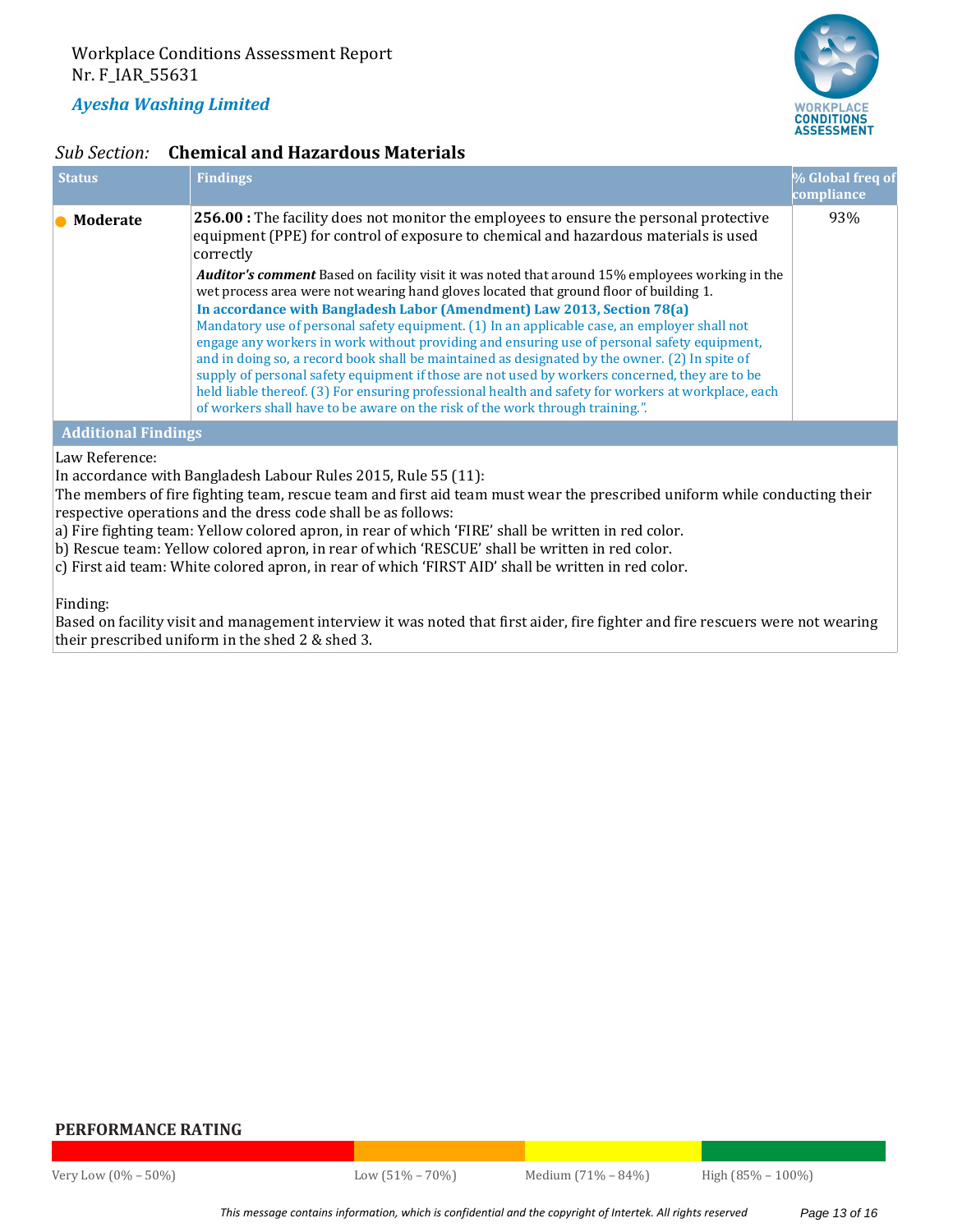# C<sub>4</sub>. Management Systems **193%**



#### *Sub Section:* **Management Systems**

| <b>Status</b> | <b>Findings</b>                                                                                                                                                                                                                                                                                                                                                                                                                                                                                                                                                                                                                                                                                                                                                                                                                                                                                                                                                                                         | % Global freq of<br>compliance |
|---------------|---------------------------------------------------------------------------------------------------------------------------------------------------------------------------------------------------------------------------------------------------------------------------------------------------------------------------------------------------------------------------------------------------------------------------------------------------------------------------------------------------------------------------------------------------------------------------------------------------------------------------------------------------------------------------------------------------------------------------------------------------------------------------------------------------------------------------------------------------------------------------------------------------------------------------------------------------------------------------------------------------------|--------------------------------|
| Corrected     | 296.05 : Previous Non-Compliance : The facility has comprehensive processes and<br>procedures in the area of general facility, dormitory (if any) and/ or canteen (if any)<br>management (e.g. cleanliness, ventilation, noise, lighting, toilets) in written manual that<br>support adherence to social compliance requirement but they are not all being properly<br>implemented.<br>Auditor's comment Based on document review, facility visit, employee and management<br>interview, the facility has comprehensive processes and procedures in a written manual to support<br>the implementation of the general facility, cleanliness, ventilation, noise, lighting procedures but<br>all are implemented properly as facility installed lift though it is a 7 storied building.                                                                                                                                                                                                                   | 76%                            |
| <b>Minor</b>  | 296.06 : The facility has comprehensive emergency preparedness processes and<br>procedures in a written manual that support adherence to social compliance<br>requirements but they are not all being properly implemented<br>Auditor's comment The facility has comprehensive emergency preparedness processed and<br>procedures in a written manual that support adherence to social compliance requirements but<br>they are not all being properly implemented as did not installed automated smoke detection<br>system in wastage area and ETP shed located at shed 5 & shed 8 and first aider, fire fighter and fire<br>rescuers were wearing their prescribed uniform in the shed 2 & shed 3.                                                                                                                                                                                                                                                                                                     | 63%                            |
| Minor         | 296.07 : The facility has comprehensive employee safety processes and procedures in a<br>written manual that support adherence to social compliance requirements but they are<br>not all being properly implemented<br>Auditor's comment The facility has comprehensive employee safety processes and procedures in a<br>written manual that support adherence to social compliance requirements but they are not all<br>being properly implemented as 2 out of 3 eye wash station found with low water pressure in wet<br>process area and chemical store located ground floor of building 1. and facility did not appoint any<br>medical personal for night shift (around 135 employees work in the night shift). However, a<br>medical assistant stays till 10 pm. Note that the facility had 2 registered doctors, 2 medical<br>assistant and 1 nurse for the day shift. And 15% employees working in the wet process area were<br>not wearing hand gloves located that ground floor of building 1. | 50%                            |

#### **PERFORMANCE RATING**

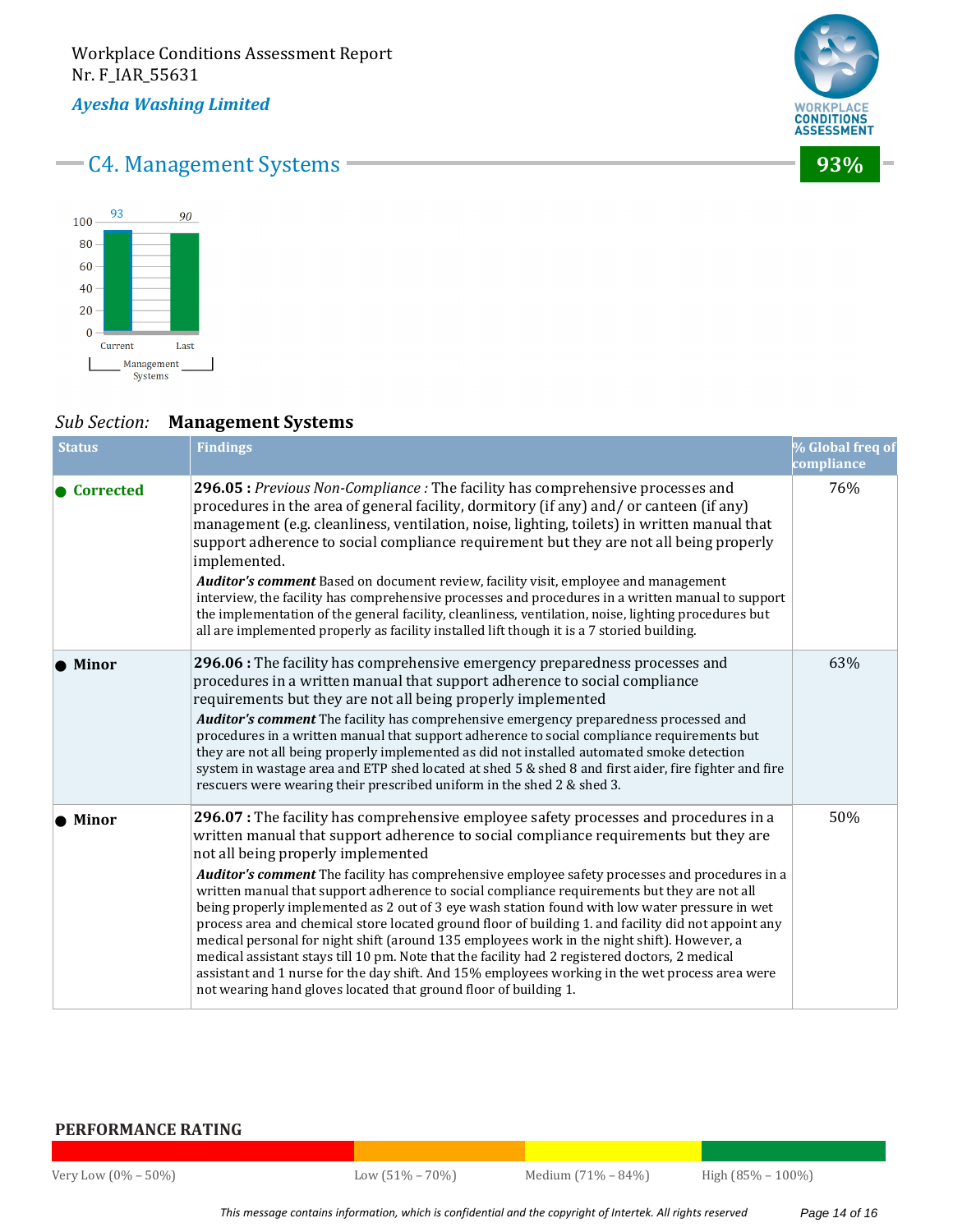



#### *Sub Section:* **Environment**

| <b>Status</b>                     | <b>Findings</b> |                                                                                                                                                                                                                                                     | % Global freq of<br>compliance |  |
|-----------------------------------|-----------------|-----------------------------------------------------------------------------------------------------------------------------------------------------------------------------------------------------------------------------------------------------|--------------------------------|--|
| $\bullet$ Minor                   |                 | 323.00 : The facility does not have any environmental management system in place<br>Auditor's comment Based on management interview it was noted that the facility management did<br>not implement environmental management system in the facility. | 75%                            |  |
| % Global Frequency of Compliance: |                 | Represents the implementation percentage performance of all suppliers participating<br>in the WCA Community globally for each issue                                                                                                                 |                                |  |
| Identification numbers:           |                 | Represents the finding ID associated with each checklist question                                                                                                                                                                                   |                                |  |

#### **RECOMMENDATION FOR IMPROVEMENT PLAN TIMELINE**

- Minor Take action within  $0 \sim 6$  months to make necessary improvements. • Minor Take action within  $0 \sim 6$  months to make **••** Major : Take action within  $0 \sim 1$  month to make
- Moderate: Take action within  $0 \sim 3$  months to make 2ero Tolerance: Take immediate action to make necessary improvements.
- necessary improvements. Q
	- necessary improvements.  $\bullet$

#### **PERFORMANCE RATING**